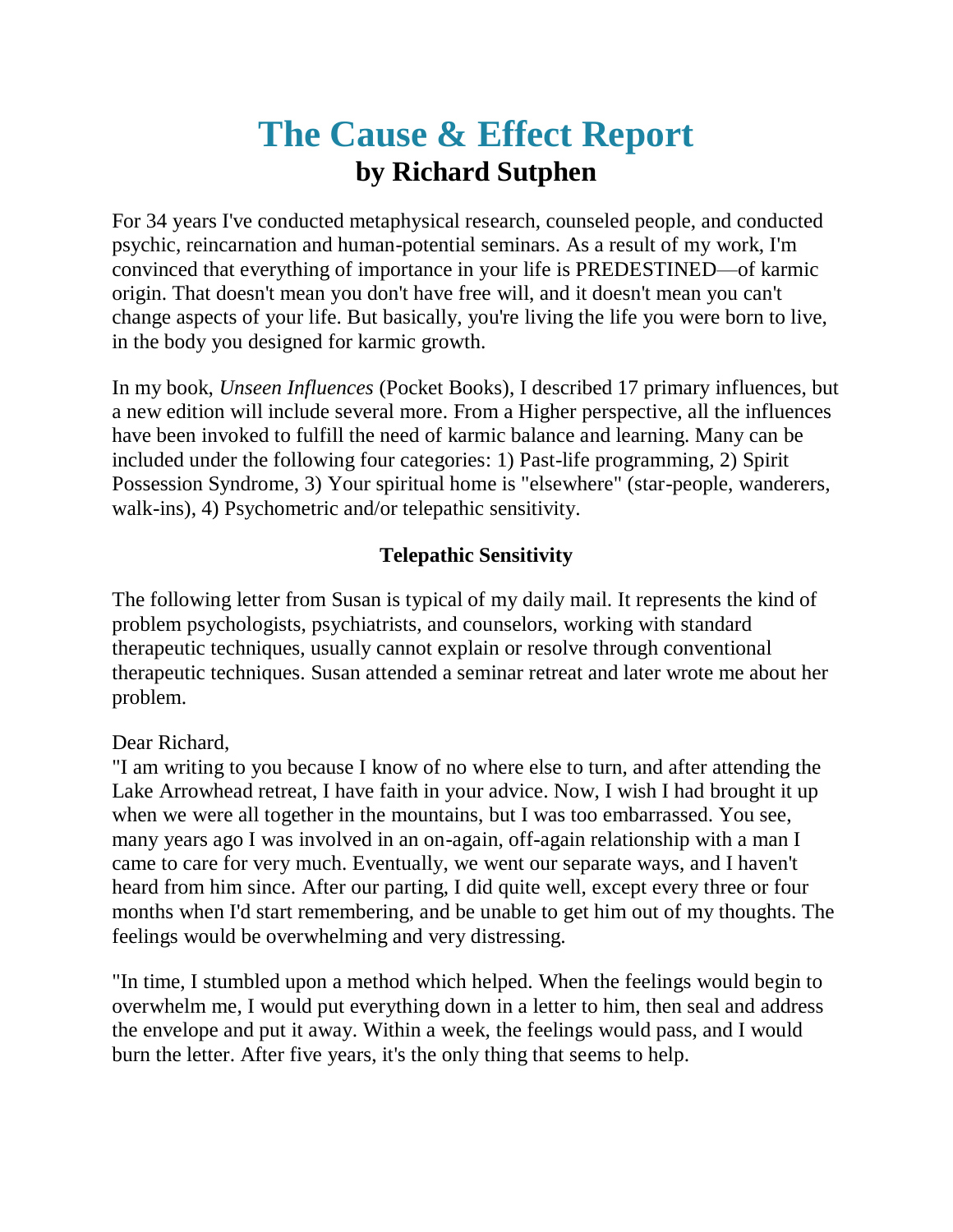"Lately, everything has become more intense. The memories now linger on between the episodes—becoming more disturbing by the month. My life is busy, and I'm concentrating on developing my talents and creating the life I desire. But no matter what I do, the thoughts keep coming back with regularity. I'm desperate to find peace and put it all behind me.

"Your books have helped me understand why I'm here, and I know I have to move forward, take risks, and keep my mind open. Is there anything else you can tell me that could explain or help me to resolve this situation?"

#### **My Response**

Dear Susan,

"Aside from psychological considerations best accessed by a local counselor, there are several psychic considerations. All would result from you being highly empathic (telepathically sensitive), and could manifest as any of six factors: 1) You and your ex-lover may have near identical brainwaves. As an example, you may both be alphasevens, and your shared history has resulted in an on-going telepathic link. Subconsciously, you're always in communication, but it's only when you've received a several month buildup of awareness, that it begins to bleed through. Once you relieve the pressure by responding, you open to begin receiving again. 2) He may be purposely sending telepathic messages to you. 3) He's simply thinking about you and you're telepathically picking it up. 4) You're occasionally contacting him "out-ofbody" on the other side while sleeping at night, and the contact lingers. 5) Dreams, resulting from unconscious longing, are reinforcing the union. 6) He has died, is earthbound, and coming to you, generating the effects you're experiencing.

"After another letter exchange with Susan, I asked a psychic to investigate with automatic writing. She contacted her spirit guide, who then made contact with a woman in spirit, Gwendolyn, who knew Susan in the lifetime responsible for the problem. The psychic described Gwendolyn as a petite woman, blonde, dressed in 1800's attire. This is what she had to say:

"Ireland: Susan's name was Franklin. He was a dashing, daring prize fighter within the confines of our prison camp. The guards couldn't break him so they made money from him, by putting him out on the circuit. We remained in the prison camp, and were later shipped to Australia, losing touch with him.

"Eventually, Franklin too was sent to Australia, a paralyzed, broken man. He just happened to come to our small camp, men carrying him. I had always looked up to him, and in Australia, I helped care for him many years—as if he were the child I never bore. He loved me in his way, but it was not the love of a woman and man. As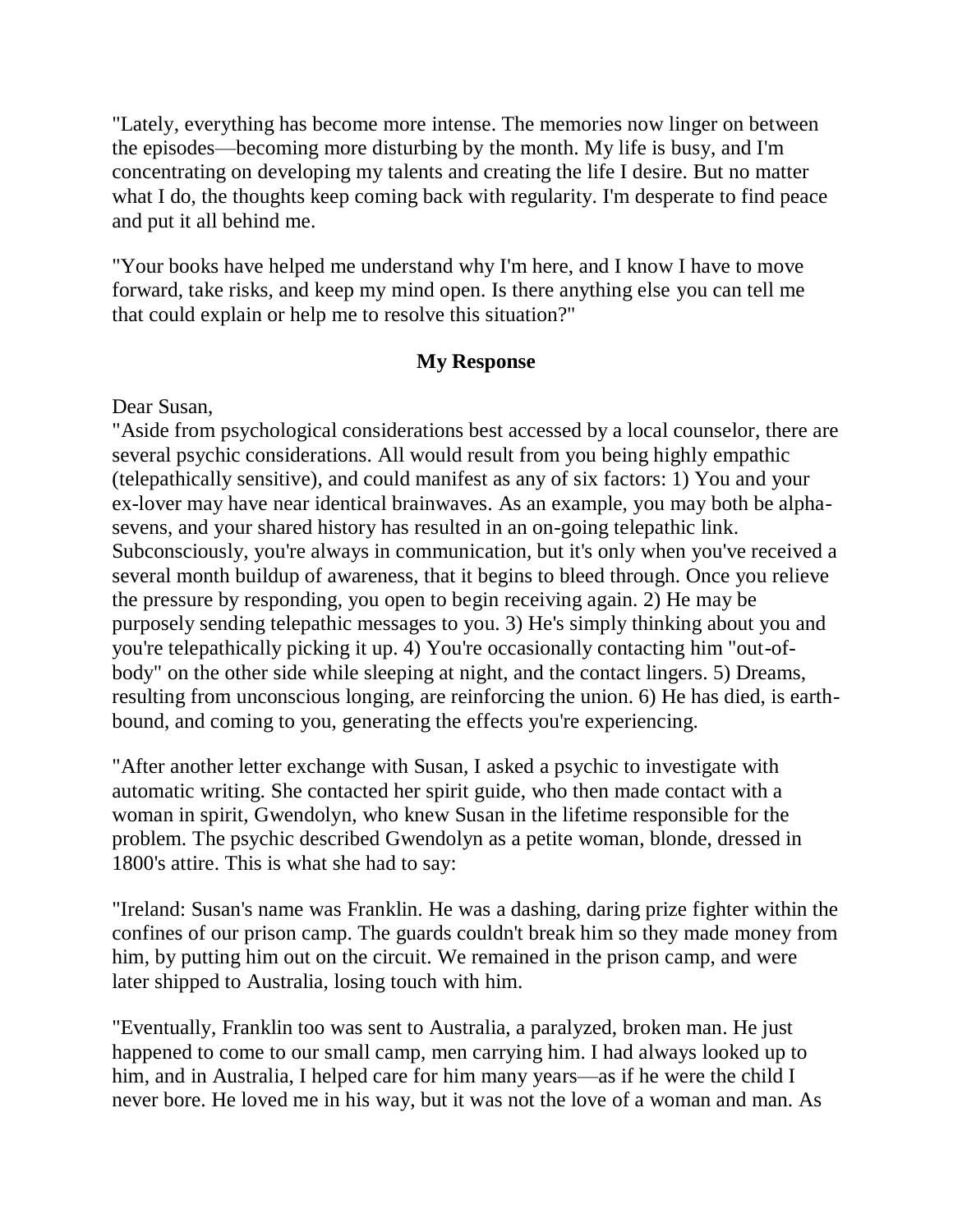his physical condition deteriorated, he called out to others, sisters, past loves, people we did not know.

"In this life as Susan, he no longer wishes to fight, but he retains a desperate longing for loving connections that he feels were denied him in that life. As Susan, when the relationship in question ended, she subconsciously used her empathic abilities to retain the connection. Unfulfilled passions karmically carry over as a powerful force. In this case, because she has a natural telepathic ability, she manifested a connection as Dick described in his response. She "feeds" on the connection, then reaches a saturation point and reacts, trapping herself, much as she was trapped in the past life."

"Susan should focus her meditations upon vividly visualizing this connection being cut. She can imagine it in many forms: chopping the connection, burning it, dissolving it. It is time for her to find peace, so she can prepare for a new love that awaits."

#### **In Love, Gwendolyn**

In another case of telepathic sensitivity, a young man named Daniel told how his life took a downward spiral after he received a raise and moved to a new apartment. "From day one, it seemed like a dark cloud descended upon my life. I moved in over the weekend, excited about living in such a nice place. The complex had a beautiful pool and lots of single girls in residence. But by Monday morning, I awakened extremely depressed. It got worse and worse. On long weekends, with friends up in Big Bear, I'd be fine. But as soon as I got home, I became depressed. I even saw a psychologist. After three visits, she advised I get a thorough physical. Nothing. To make a long story short, several months ago I threw a party. A buddy I work with brought a psychic—a woman who does those 900 number phone readings. She had to leave, because the vibes in the apartment were so bad."

"Did the psychic say anything else?" I asked.

"She wanted to know if someone had been murdered there. It scared me. I asked my neighbors about the previous residents. I learned the couple was evicted. Everyone thought he was a drug addict. Neighbors called the police several times, because of their terrible fights. The psychic explained that the psychometric vibrations of the previous residents are still there—permeating the walls and appliances. I'm evidently very empathic, and I was drawing in the negativity, thinking it was my own creation."

"Did you move?"

"You bet. And my state of mind returned to normal within a week."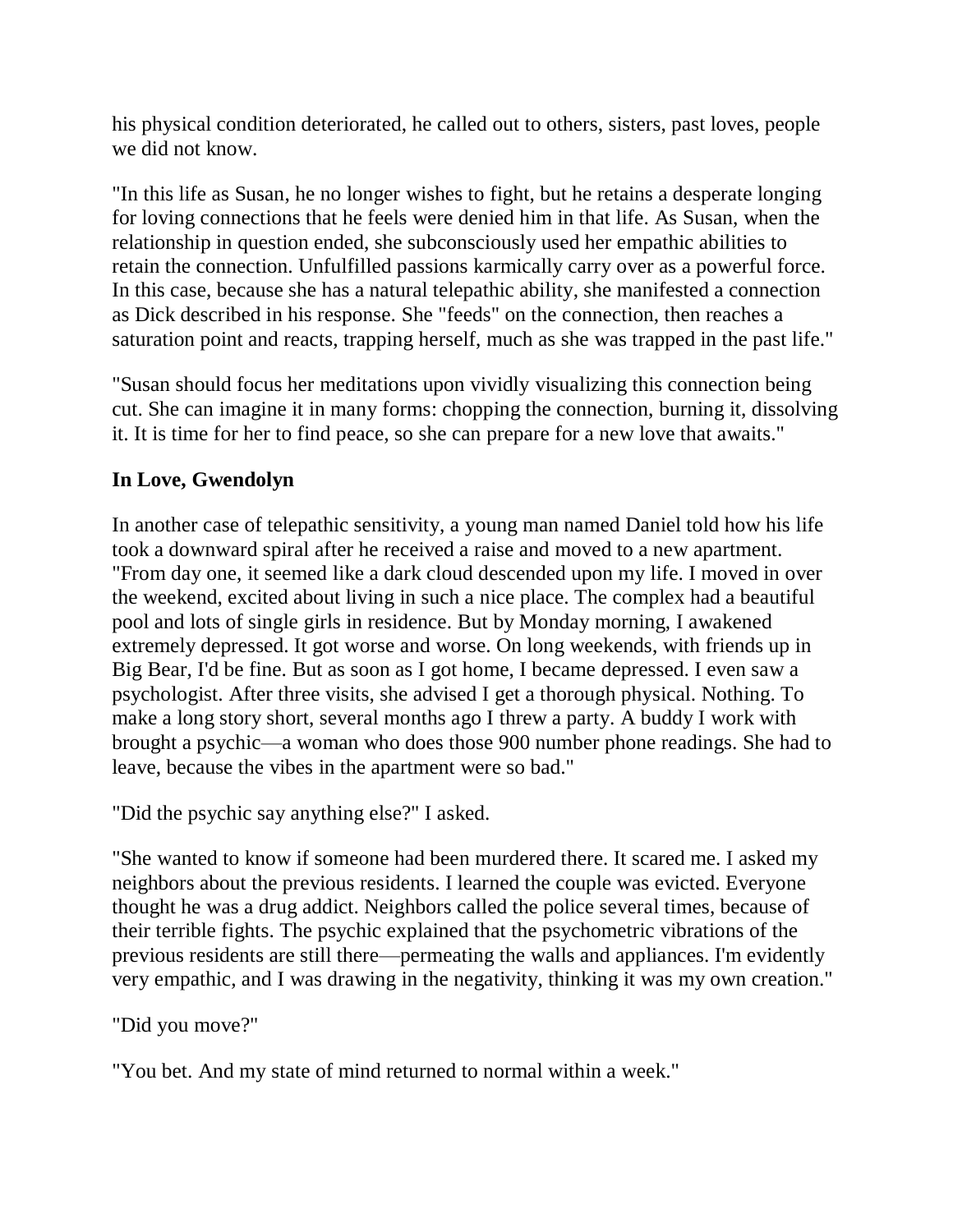# **Past-Life Programming**

Since all is karmic, all problems, restrictions, obsessions, and fear-based emotions, unless traceable to this life, are the result of past-life programming (and even then, past-lives probably set the current-life events into motion). Assuming karma is the universal basis of reality, even if you're from elsewhere, you've chosen to come to earth and interact with the rest of us for karmic reasons.

The following examples are from recent individual regressions I've conducted at our retreats, and from group regressions, in which individual participants have shared their experiences. The purpose of past-life regression, when used as a therapeutic tool, is to find the cause of the current effect, and ideally to accelerate the needed learning and heal the soul.

Jonathan was in his late thirties and in business for himself in San Diego, California. "No matter what I do, I can't seem to grow beyond the level of success I've already attained. It's not that I'm not successful, it's just that my growth seems blocked. I try, but my efforts beyond this 'line in the sand' invariably fail. Why?"

In a back-to-the-cause group regression, Jonathan found his own answer: "I was living in Amsterdam in the early 1900s, and owned a carriage business. Things were going well until I decided to expand. The result was disastrous. Do you think I'm subconsciously holding myself back, because I fear the same thing happening again?"

"Probably," I said. "But it's false-fear karma, one of the easiest kinds of karma to resolve. Often, just knowing the cause is enough to release the effect. Wisdom erases karma. In your daily meditations or programming sessions, I'd advise you to include this mantra: 'I know the cause, release the effect, and succeed beyond my grandest dreams.' Then visualize the success goal you desire as an already accomplished fact. Repeat the mantra over and over. Within a few months, I bet you'll raise your level of success."

Lauren was in her early thirties and unable to conceive a child. "My husband and I have been to two fertility clinics, spent a lot of money, and have had no results. It's so frustrating," she said.

In a retreat group regression, she found out why: "In my last life, I committed suicide. I was only 15, and my parents were devastated by my act. This time around, I have to learn about the value of human life and begin to balance the suffering my loss caused my parents. But my husband Keith is also affected, and when you took me up into Higher Self, I obtained a karmic overview. It seems that Keith relished the taking of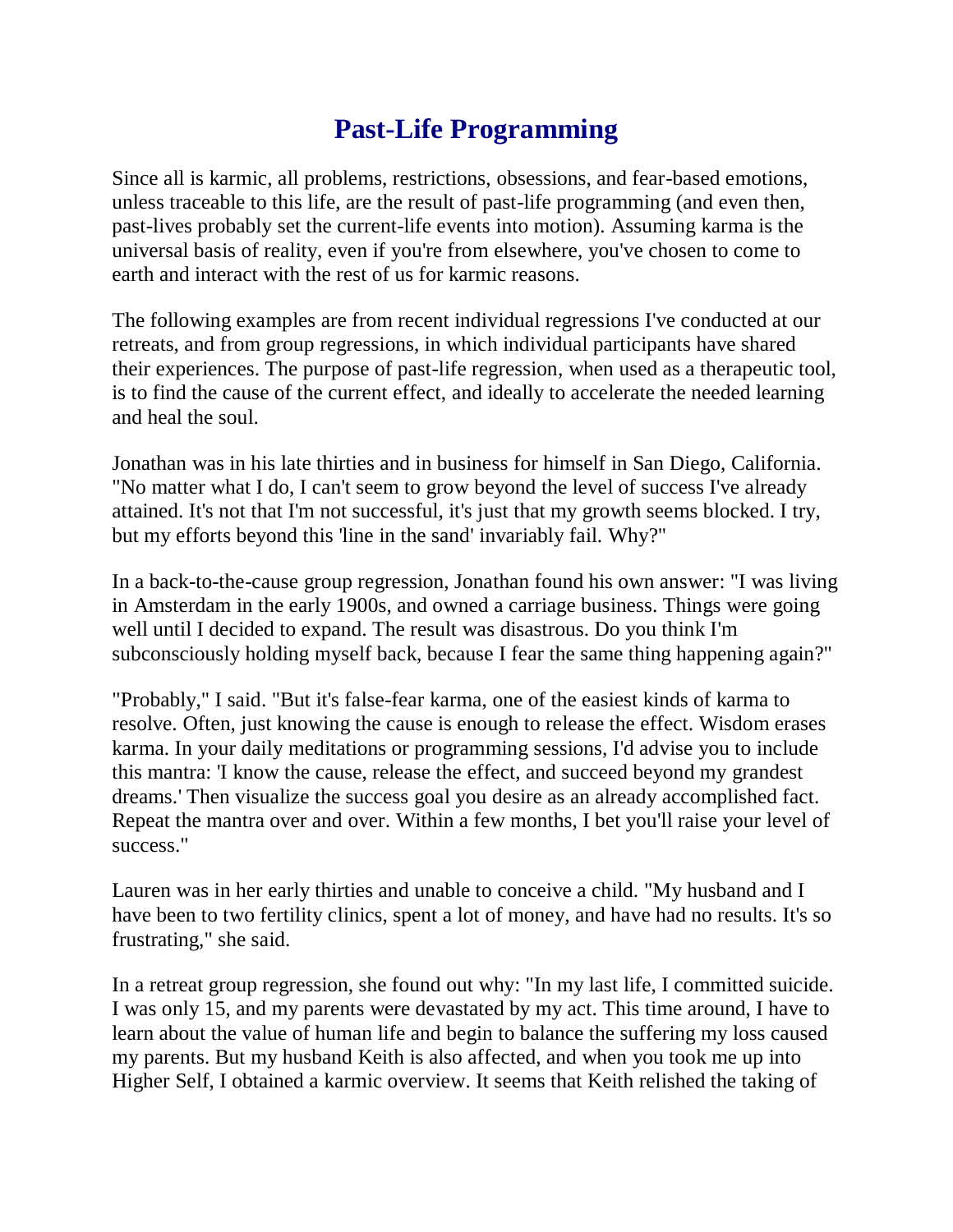enemies' lives in World War II. Fighting for your country is one thing, but finding joy in killing creates karmic debits. Again, it's a lesson regarding the value of human life."

"Did you receive any advice when I asked how you could invoke the Law of Grace?" I asked.

"By giving mercy and grace, I'll open the door to receive the same in return. I'm going to meditate on it."

Donna, 32, was a retreat participant who had always wanted, but never experienced, a serious relationship with a man. She dated often, but to no avail. "I figure I just don't have a relationship-oriented personality," she said.

Her personality seemed fine to me. I asked Tara to investigate. Tara once spent months combining Western astrology with Arabian astrology to learn more in-depth techniques to analyze relationships.

After examining Donna's astrology chart for several minutes. Tara pointed and said astrological things I didn't understand, then, "There is no way she could have had a serious relationship, because she karmically blocked it before birth. She will have an opportunity when she's about 36 years old. Consciously she wants a relationship, but subconsciously she is teaching herself something."

"No doubts?" I said.

"No doubts. It's all right here."

Later, I regressed Donna into a past life. To capsulize the regression, she experienced a life as a male bookkeeper in Boston a few years after the Revolutionary War. He lived in a tiny room and scrimped on food to save enough money to regularly visit a local prostitute. Falling in love with her, he eventually asked her to marry him. She responded by laughing in his face. He left cursing the concept of love and vowing never to love anyone or anything again. He died a bitter old man, carrying a powerful grudge.

After the regression, Mary asked, "Haven't I had any other lifetimes since the late seventeen-hundreds—lifetimes to have resolved the silly vow?"

"You may have carried the vow through all those incarnations. Or you could have set it aside for several lifetimes, until finding the strength to deal with the unresolved energy. To balance the energy with awareness will require forgiveness."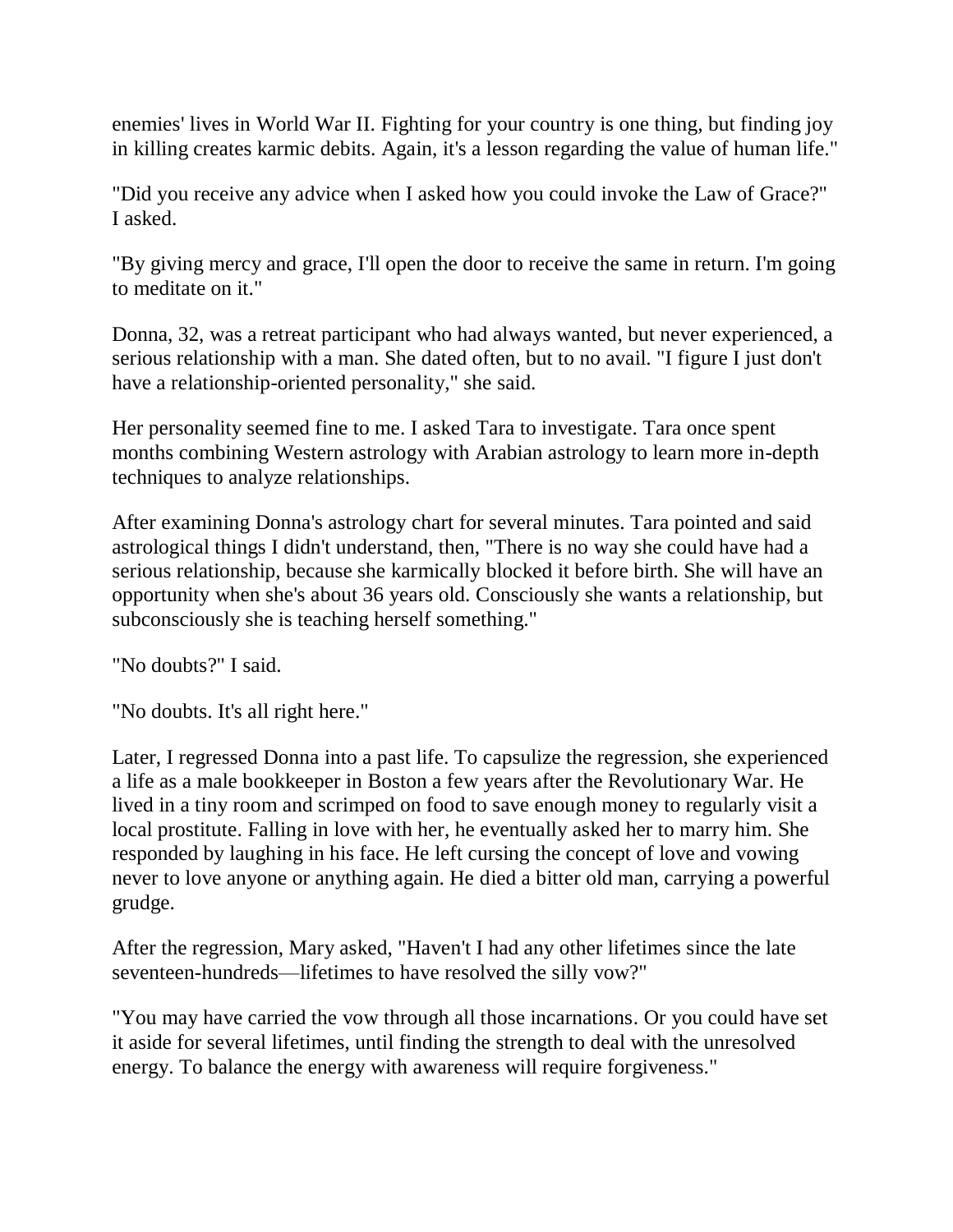"Forgiveness?"

"Forgive yourself, the woman who laughed at your proposal, and everyone else that has not responded the way you wanted them to respond."

Ruth attended a seminar retreat in which I did some general human-potential processing. "My problems all stem from being molested as a child," she said, adding graphic details.

"Karma is the basis of reality," I explained. "For some reason, you needed to experience this. I know that's hard to accept, but karma either is, or isn't. There can't be any half-way karma."

"That's ridiculous," she replied.

"You accept reincarnation?" I asked.

"Sure I do. But ..."

"Reincarnation doesn't work without karma. That's what it's all about. We keep coming back to learn—to get it right. Would you like to be regressed back to the cause of the molestation?"

"Sure."

The process took less than 20 minutes. Ruth relived an 1870s incarnation as a male coal miner. Following the death of his wife, he forced sex upon his daughter until she was old enough to run away from home. Cause and effect—balancing karma.

Diane wrote to Tara's magazine column, saying, "I've always been extremely overweight, and I'm sure no beauty. Why me, when others are thin and beautiful?"

Through automatic writing, Tara made contact with the woman's spirit guide who explained, "Donna was very beautiful in a turn-of-the-century incarnation in Belgium. I am sorry to say, she used her beauty to manipulate men, with no concern for the consequences. She hurt and took from many and despised those less beautiful or less fortunate. In spirit, prior to birth, she chose her current body as a way to learn much needed humility—to learn that loving relationships cannot be taken for granted. She needs to know that if she resents those who are beautiful, she will be denied beauty in a future life."

# **Group-Focus Regression**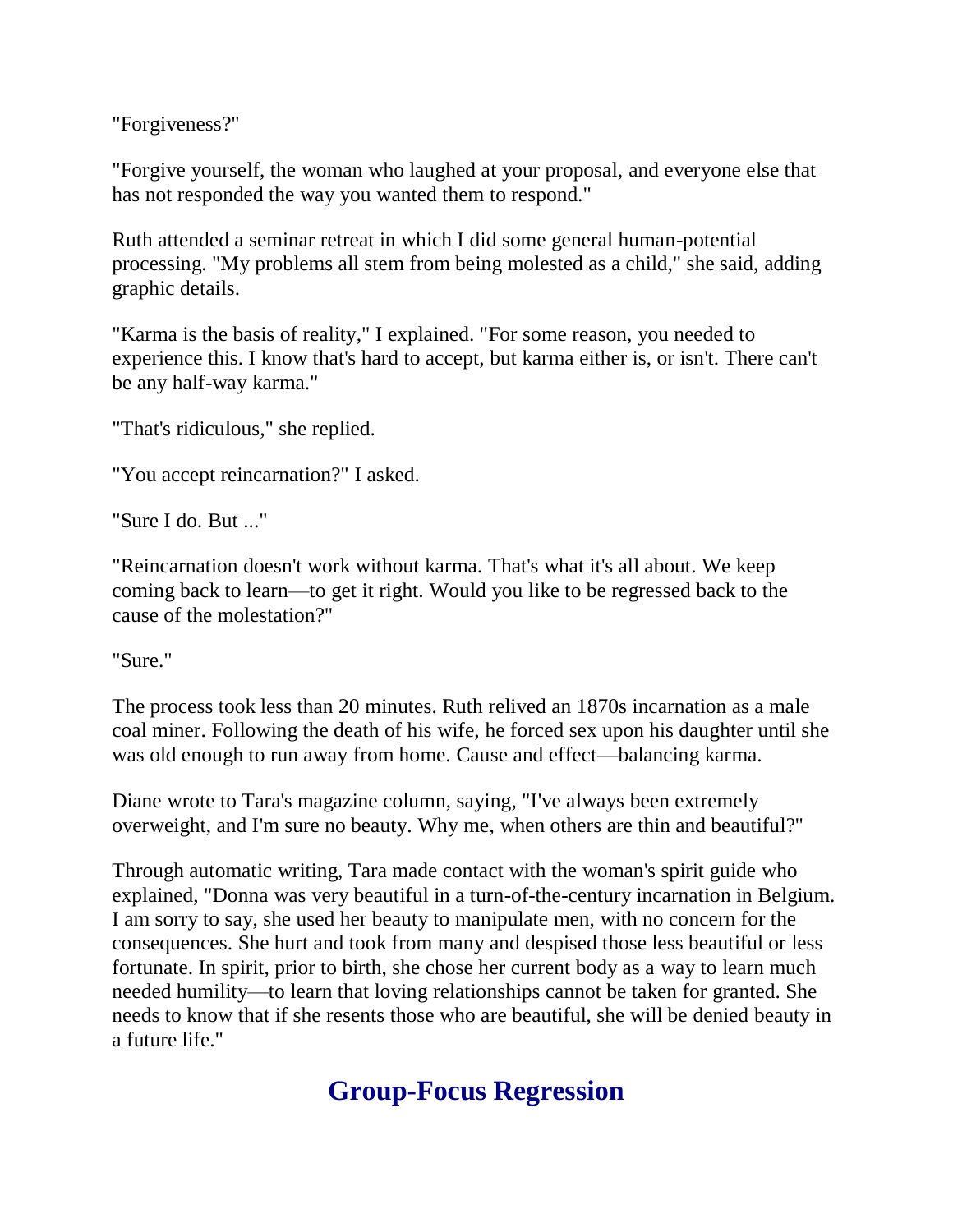In a "group-focus regression," one person lies on the floor (subject), their head cradled in a volunteer's lap. The other retreat participants (healers) sit around the subject, laying their hands upon the subject's body. I ask the subject to explain the nature of their problem. Then I induce everyone into a meditative state of consciousness, using a chakra process to open and charge the aura, and mentally chakra-link the subject to the healers. Once done, I direct the subject back to the cause of the problem.

Next, I guide a regression and everyone perceives impressions of the subject's past life. The healers draw down Universal healing energy and expand it until they can focus the force in their hands, which become very hot. At the point of maximum energy, I ask them to release their energy into the subject. Healing suggestions and a self-forgiveness process follow. The experience is incredibly powerful for all involved—the results for the subject usually profound.

Example: Mary, 38, attended a retreat with 22 other people from all over the country. On a crisp fall evening, we all gathered around a blazing fireplace in the meeting room. Mary lay on the floor, her head cradled in Marsha's lap, with six people sitting on each side and two more at her feet. Those who were not touching Mary sat in yoga positions nearby, notebooks in their lap.

"Can you tell us what is troubling you, Mary?" I asked.

Voice breaking, she said, "Three months ago, my husband Mark left me for another woman. We were married 21 years. As a result of all the conflict, I haven't paid enough attention to my gift shop, which is now in serious financial trouble. I have two children, one boy, one girl—teenagers. They live with me, and they seem to be taking their anger out on me. Last week, my daughter said, 'Maybe if you'd been a better wife, Daddy wouldn't be living with Karen.'"

Mary began to cry.

Relaxation, chakra links, and induction completed, I directed Mary to go back to the cause of her current problems. By going "back to the cause," the subject can attain awareness in the current life or past lives. Mary was the only one directed to speak. The healers were to observe through the chakra-link mental connection that allowed them to perceive and feel what Mary was experiencing.

"What do you see and what are you doing?" I asked.

For a few moments Mary had difficulty forming words. "The only impression I'm receiving is of my spirit guide Verona sitting beside me, talking to me. She's as vivid and real as you all were before I closed my eyes for this session.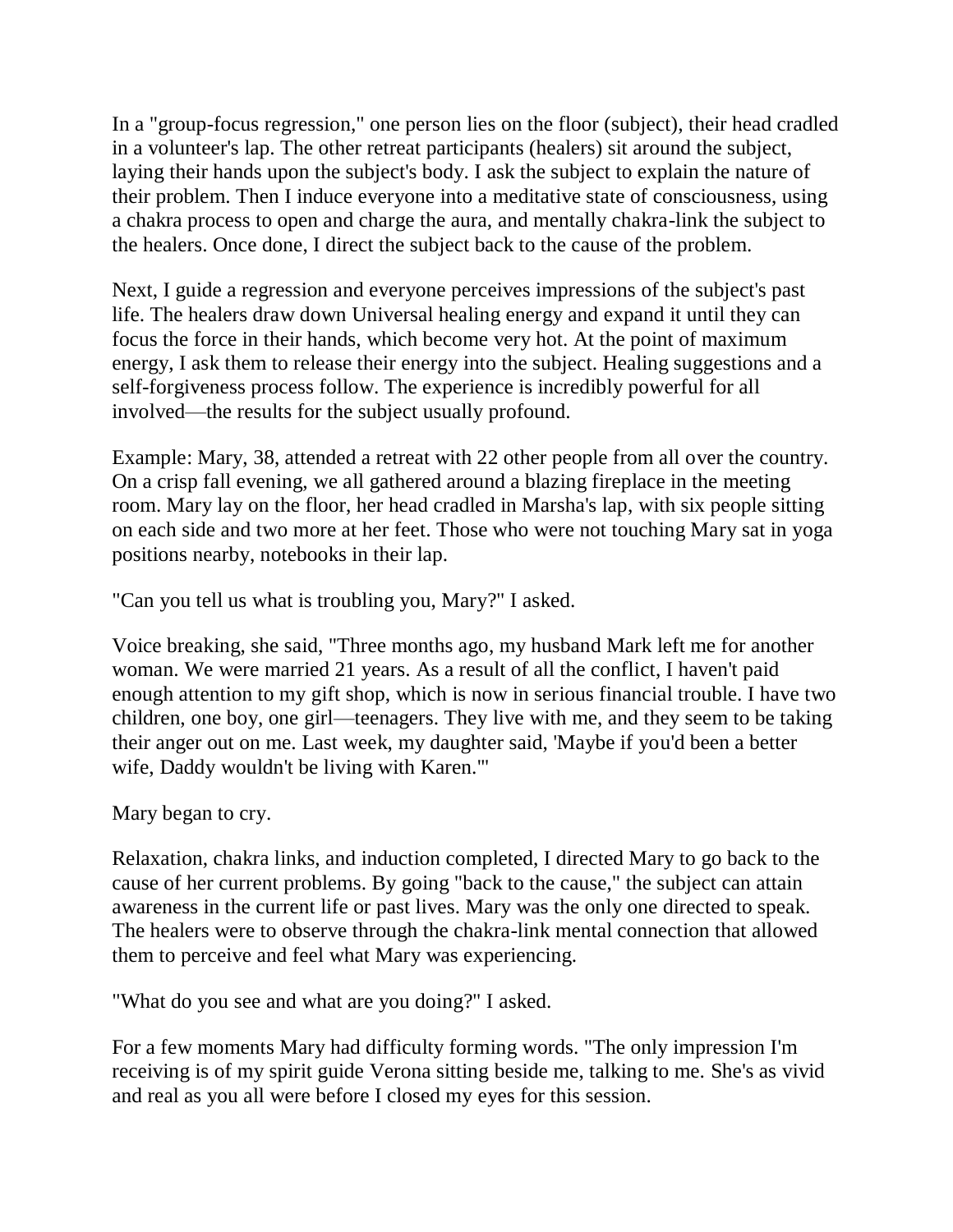This was unusual, more apt to occur in a Higher-Self session than under these conditions. I assumed it was the power of the group energy transference. "What is Verona saying?"

"Mark and I have been together many, many times, and we'd have to look at most of those incarnations to fully understand our current relationship. Let me listen for a moment, and then if it's okay with Verona, I'll just repeat her words."

Silence.

"It's okay, wait."

Silence.

When Mary began to speak, her words were halting, without emotion. "You have outgrown Mark. You came together again in hopes of balancing your shared karma. The more you became interested in metaphysics, the more he pulled away. For the last six years you have not been happy, you know that, Mary. You will soon have a karmic opportunity to embrace another. You will love him and he you, and he will support your growth."

"Was Mary's divorce predestined?" I asked.

"There is always hope that one will evolve beyond what is destined."

"But was the divorce predestined?"

"As you would understand it, yes."

"I'm missing something?" I asked.

"There was planned karmic growth between Mary and Mark. Think of it as balancing conflicting energy. There was a little growth on Mark's part, much growth on Mary's part. Resolving karma often takes many incarnations."

"Why is there so much karmic conflict between them?"

"It is a long story that begins in medieval times. Mary and Mark were incarnated in the gender roles they chose today. Mary and other women of her English village were branded as witches. Mark was the cruel accuser. In the next life, Mary balanced the score in Wales as a male renegade who raped and stabbed a female Mark. They have reincarnated eleven times since. The last five lives have shown considerable progress.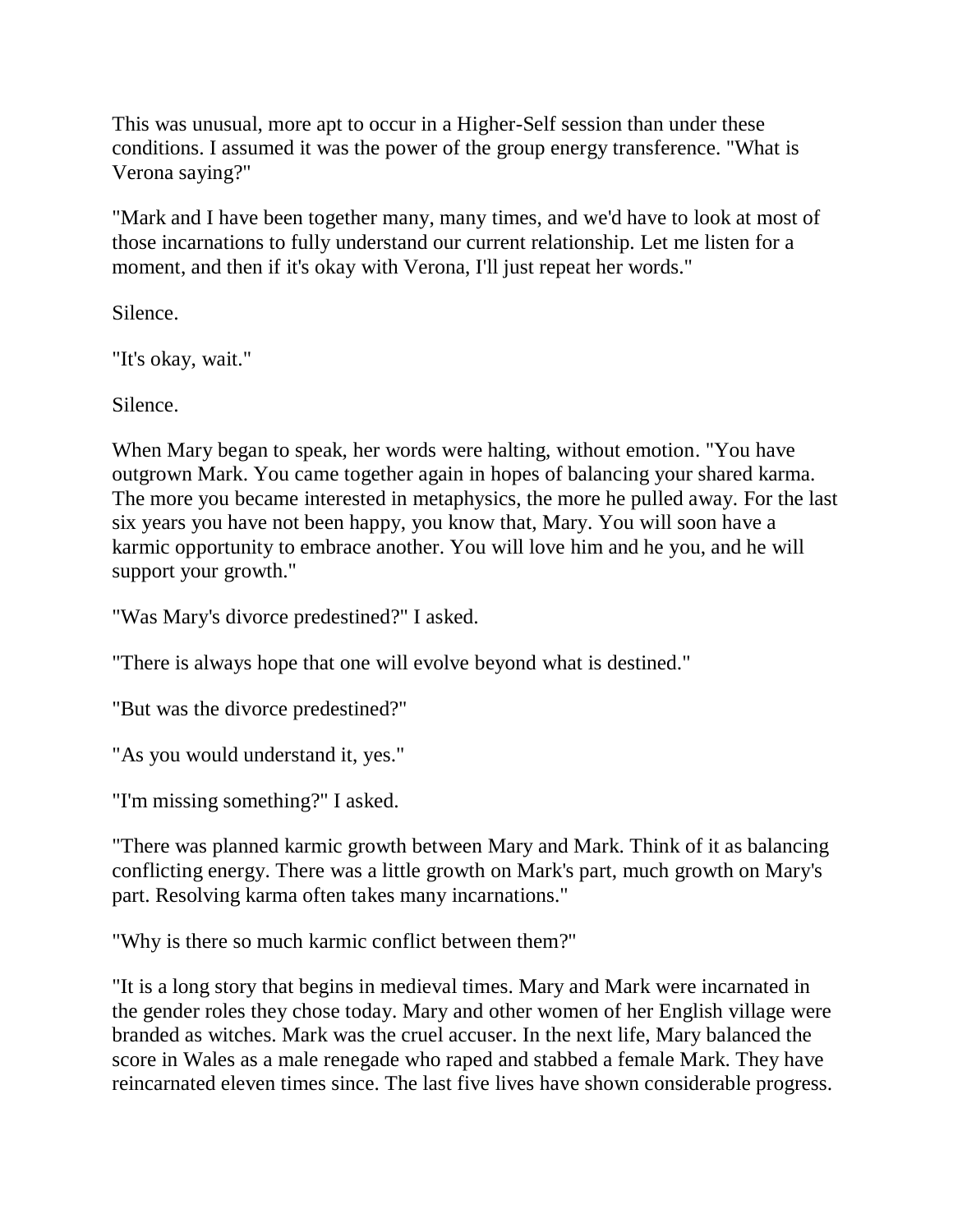There is no longer physical abuse, and they have come to love as well as hate each other."

"What about Mary's failing business?"

"She has free will in this regard, and by focusing her energy upon the gift shop, she can save it. Subconsciously, she allowed the crisis to develop, because Mark helped her establish the business. She would rather be doing something new, something without attached memories. Now is the time to follow her heart."

After Mary was awakened, several of the healers talked about Verona.

"She had long blonde hair, didn't she?" asked Sharon.

"Yes," Mary said, smiling.

"And she was wearing a toga with a braided-white tie," said Daniel.

Mary nodded.

"How many others visualized Verona this way?" I asked.

Of the nine who chakra-linked with Mary, seven put up their hands. One of remaining two said, "I saw the toga, but I thought her hair was light brown."

# **Wanderers & Walk-Ins**

Since I began professionally researching metaphysics in the early seventies, a high percentage of the people I've worked with have told me that they felt they didn't belong here. Something within their psyches was telling them that their true home was elsewhere.

In those early days, I also had several regressive-hypnosis meetings with those I called "light people" in my early books—people who experienced past lives as non-physical light beings. At the time, it seemed to me that they had somehow flunked that advanced level of experience and had been sent back to earth to experience material reality once again before being allowed to return home.

Today, I'm not sure this was an accurate assumption. Considering other people's investigations, it seems more likely that the light-people incarnated to serve a planet in need of help.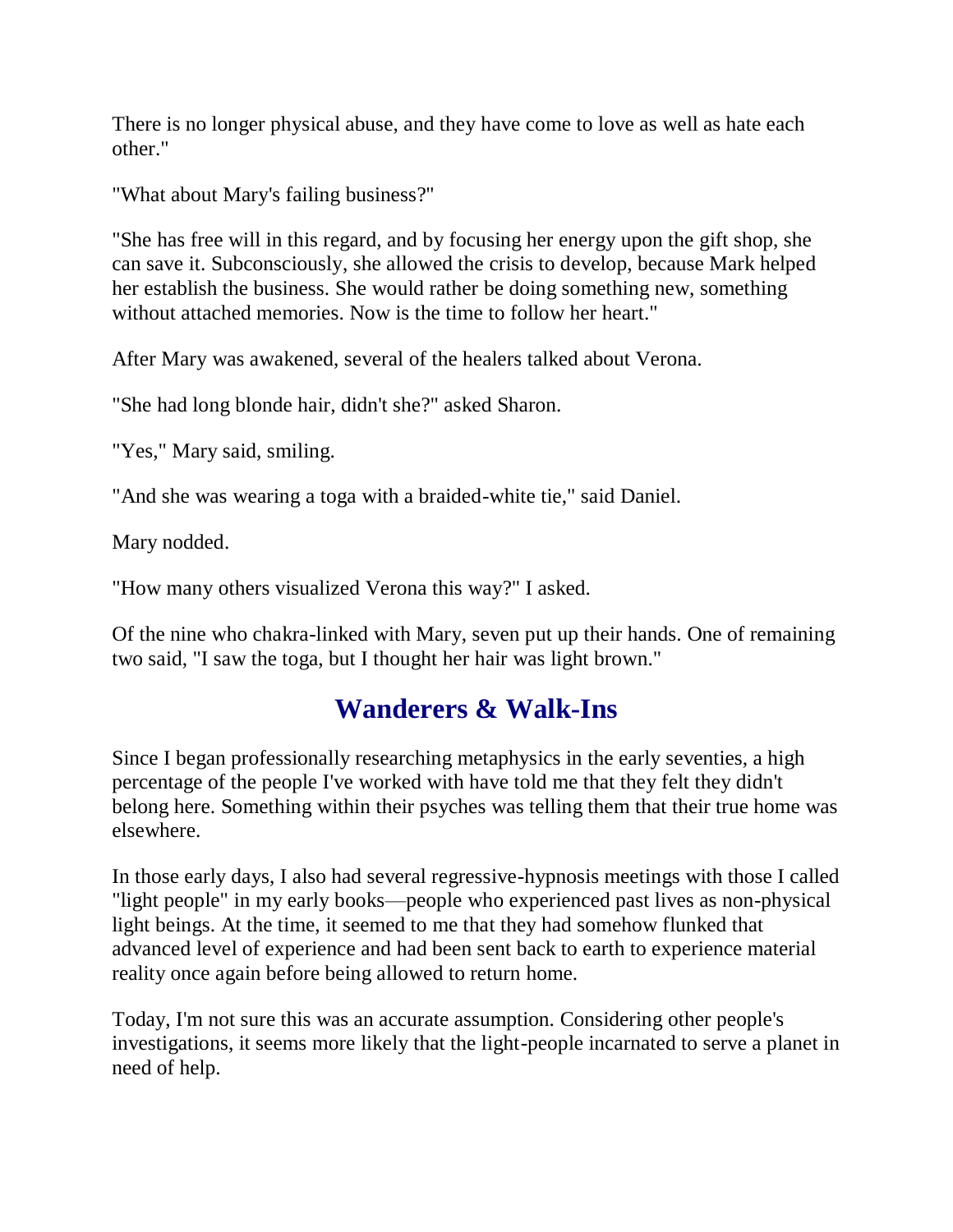My friend Brad Steiger once wrote a series of "Star People" books. The series was based upon extensive research and seems to generally agree with a new study published as *From Elsewhere*, by Scott Mandelker, Ph.D. (Carol Publishing Group).

According to Mandelker's research (his Ph.D. thesis), those who feel that the earth is an alien place usually don't connect their deep sense of being different with the possibility of a non-earthly origin. They are born of earthly parents to fulfill an earthly purpose, and they fall into two categories: "wanderers" and "walk-ins."

**Wanderers** are souls who have incarnated from a more evolved civilization, with memories of their identity and true origin blocked—just as memories of past lives are blocked until investigated with metaphysical techniques. Wanderers volunteered for the purpose of serving humanity. This service may be subtle, or the wanderer may be destined to become a major influence.

Once born, wanderers are as ordinary as everyone else, so it takes a real metaphysical effort for them to realize their true identity. According to Mandelker, if they don't remember, they can easily become entangled in all the earthly snares and never fulfill their plans.

In *From Elsewhere*, the author describes many characteristics of wanderers, including: 1) As children they were thought of as being odd. 2) They are genuinely kind, gentle, peaceful, non-aggressive people. 3) They are not very interested in money or material things. 4) They have a hard time recognizing manipulation and trickery. 5) They cherish great ideals. 6) They have a strong interest in metaphysics and/or UFOs. 7) They've always felt alienated.

**Walk-Ins** are souls who participated in a "soul-transfer" with a human being who wished to depart from the physical world without dying and without incurring additional karma. The departing soul often feels overpowered and incapable of handling life. An agreement is reached while the person is sleeping and "out-of-body" on the other side. Then the walk-in steps in with the departing soul's memory banks intact. Once the transfer is made, the walk-in doesn't remember what has occurred, but is intuitively driven to clean up the problems of the departing soul. After this task is completed, the walk-in is free to pursue their own humanitarian service agenda.

A walk-in's entrance is usually signaled by someone finally getting their life together. The transfer can take place after an accident, or near-death experience, but a trauma isn't necessary for the transference to occur. Sometimes, the walk-in appears different to those closest to them. After the old problems are resolved, the walk-in sometimes divorces, drops old friends and begins a new career.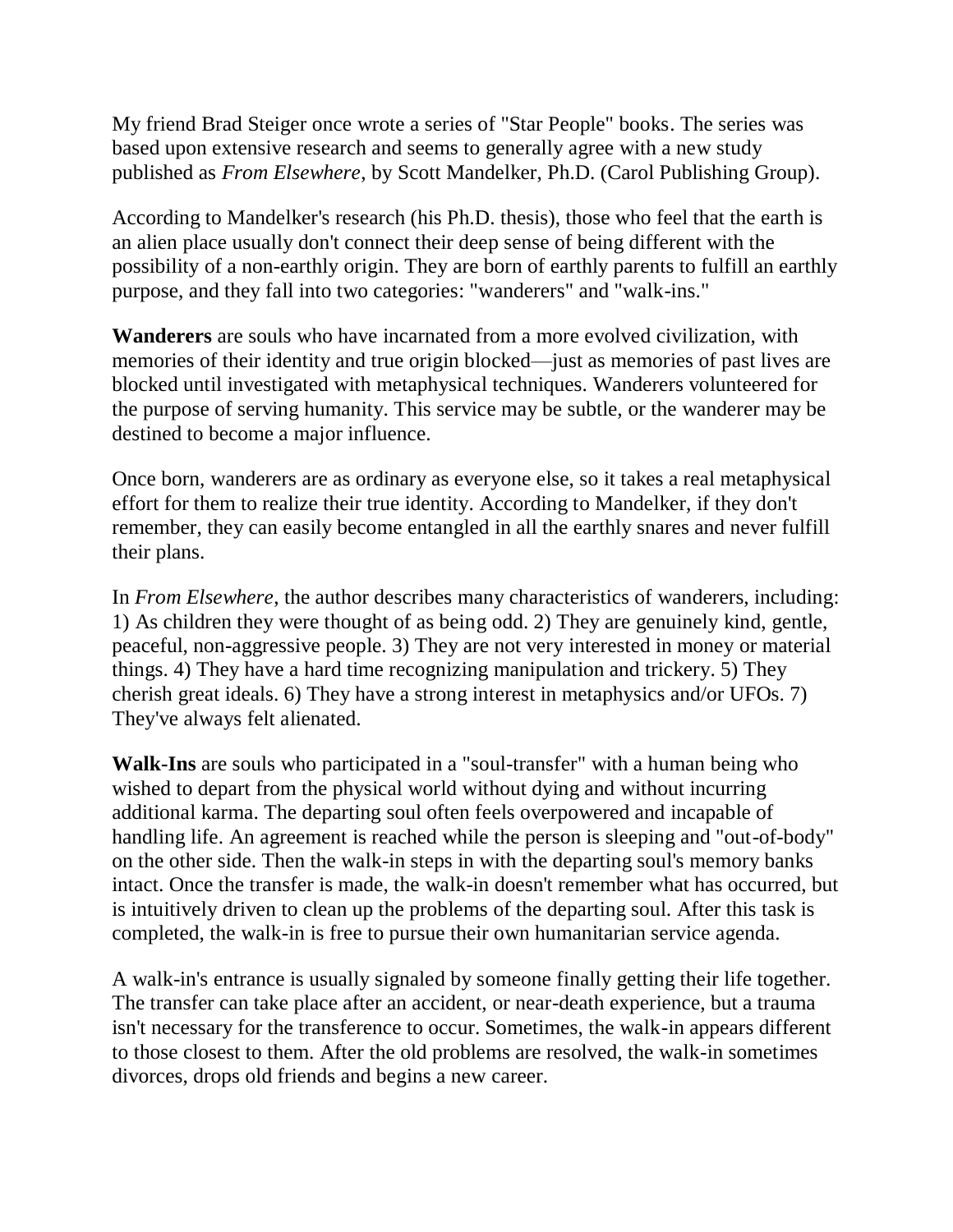Before sharing some current wanderer statistics, I need to provide a little backstory: In past seminars, when I directed a "Parallel-Life Search," almost everyone participating was able to tap into a parallel life (described in detail in my book, Past Lives, Future Loves, Pocket Books).

In the early eighties when Ruth Montgomery began writing about walk-ins, Ruth and I were working together on some seminars. I included a "Walk-In Search" to see if any the participants were walk-ins. Although everyone wanted to be a walk-in, only one person in 100 perceived being one, and it was a boring session for everyone else. I feel it is important to note that nobody "made up" being a walk-in. Statistically, according to Ruth's research, the percentage made sense when compared to the number she said were walking in.

A few years ago, I conducted a "Psychic Prophecy Seminar" in six cities: Dallas, Houston, Philadelphia, New York, Riverside, and Los Angeles. The average attendance was 100 participants per city. In every city, almost 50 percent of the participants perceived themselves as "wanderers." It didn't vary, city to city. At a couple of seminars, no one perceived being a walk-in, while in others we'd find two or three out of 100; the same statistics we obtained 14 years before.

#### **Etherealisation?**

In *Past Lives, Future Loves*, I reported on a session with trance-psychic Kingdon Brown that may relate to the wanderers being here to help: "There is the impression that this planet was indeed seeded somehow. That the souls here in physical bodies were brought here, and that we are under some incubation, or gestation period that has been going on. The reason this is becoming evident is that there is a life-giving continuity here that does not exist elsewhere in the universe in quite this way. The intelligences are still monitoring our progress. I see ... I'm now getting this directly. It's like a veil or blinders ... like the Bible says, through a glass darkly. This veil is being removed very carefully to see if we can make this leap, or advancement, without falling backwards into disintegration once again as has happened so many times in history. This is what transcendence means. We become something else. There is an experiment going on with this planet and the intelligences that are observing it are not taking part directly, for it happens automatically at a certain point. They are observing to see if this time we can accept evolutionary knowledge and true change. There is something here about the relationship of all your past, present and future physical explorations transpiring in a constant now, and that you will all have to make this change at once. Everybody has to make it. An instantaneous thing, without falling back again into a dark age, or a point where all is hidden once again."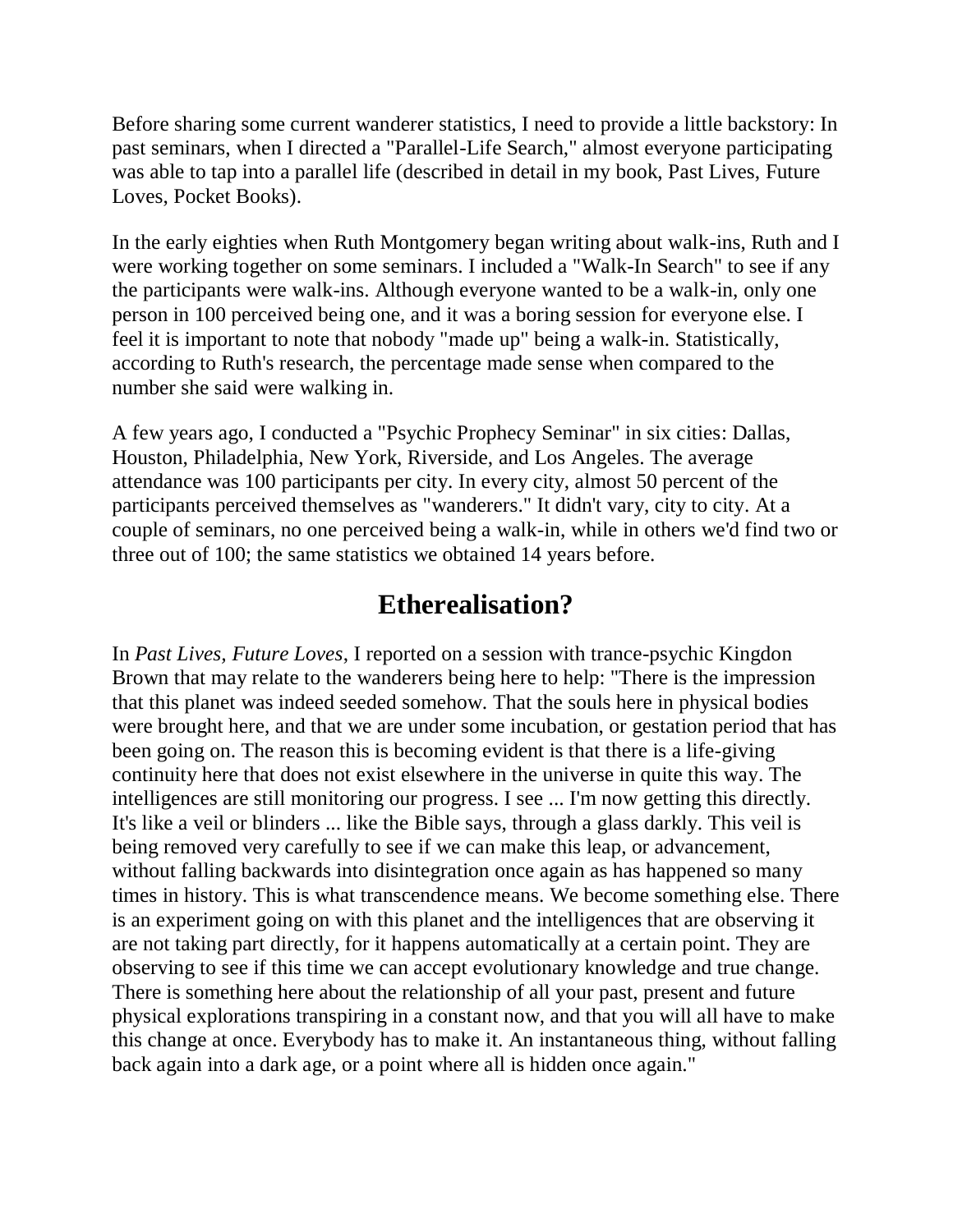Later in the session, Kingdon seems to expand upon this concept: "Well, I'll have to say this the way it comes to me, but it seems incredible to me. I can't censor it because that would defeat the purpose of this. We are moving towards a point of 'etherealisation' ... Ah, we don't really have a word for it in English. We are attempting to move to a place where we do not exist in physical bodies, yet we exist in an etheric way in which all is totally clear to us ... as to what has transpired and why we then exist. I'm also receiving with this ... this is the reason it's so difficult for me to comprehend ... that at some point when we have reached this degree of evolution, a decision will then be made as to whether or not it will be necessary to continue this planet. It will either be entirely destroyed ... or something. What I'm seeing visually is that all of these souls that have been interconnected here and interrelated are fragmenting out the way a dandelion seeds out, and they are going out everywhere. I'm being told that this is why this is an incubating place, where all this care has been placed through centuries of bringing human beings past the state of experimentation into the point of self-creating. But they are self-perpetuating in an etheric way, or through a spiritual essence, an astral essence. We create spiritually ... spiritual propagation ... ah, there is love. Love is a propagating of the spiritual nature. We will no longer recreate in the way we do now, for we no longer need these bodies, but are in light bodies, and we propagate in a vibration that we call love."

Maybe the wanderers are here to help us make this transition. For them, it may be a matter of returning home.

#### **A Case History**

Marcia, 34, a pretty blonde with a shy personality, identified with all the aforementioned traits of a wanderer. She rarely dated because the men she met were not spiritual. "We have nothing in common," she said. "I've worked at different jobs, but they've never meant much. All I need is enough money to get by. The Universe will take care of me."

"Do you have a sense of purpose?" I asked over dinner at one of our Malibu retreats.

She shook her head.

"I have a feeling that if you become involved in metaphysical service work of some kind, you'll come alive," I said.

Six months later, I received a letter from Marcia: "You were so-o-o-o right. When I got home, I took classes in Reiki and began offering my services in the evenings. People I work with were my first clients, and they recommended me to others. With Reiki, I make people feel better, but most important, it gives me an opportunity to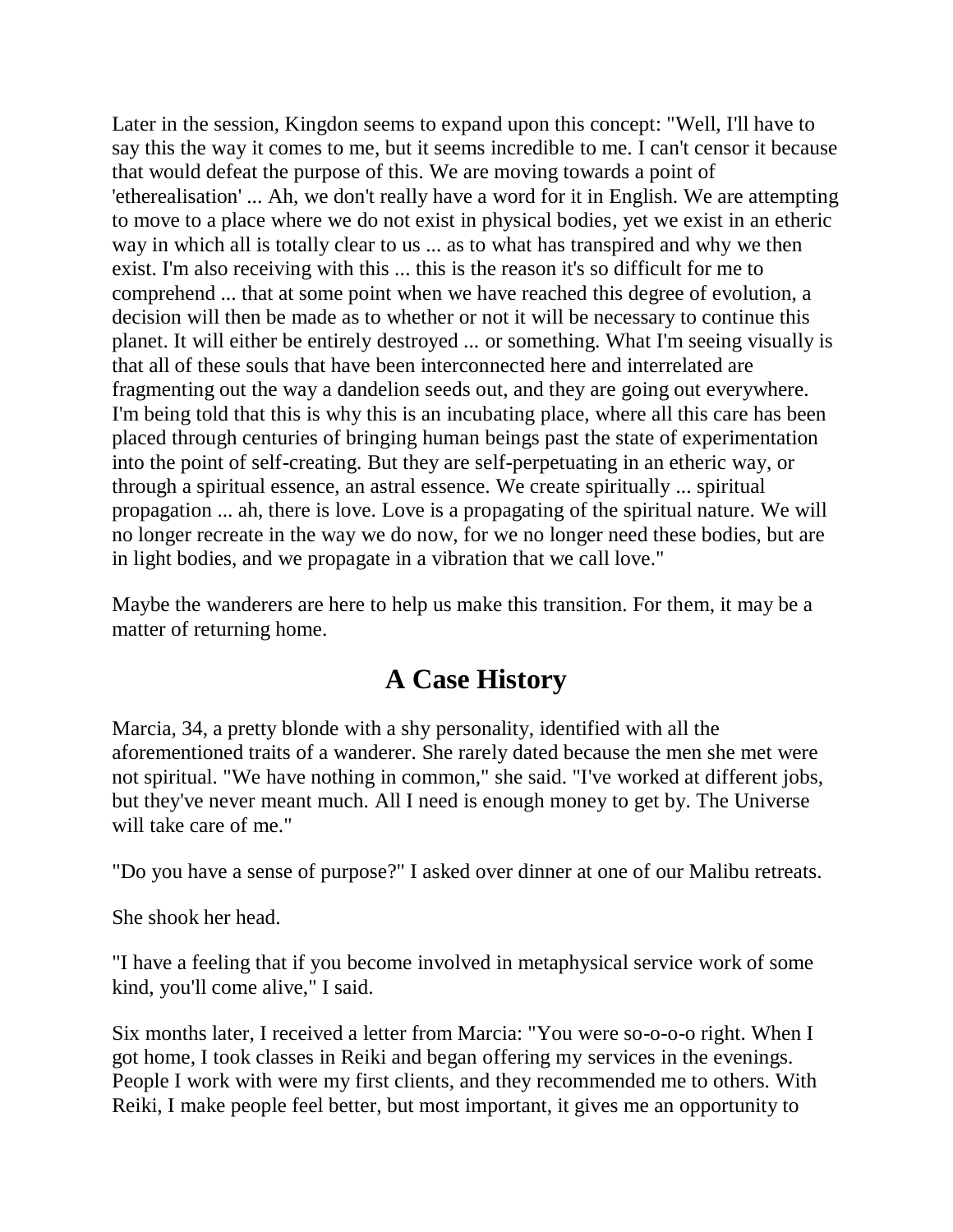share my spiritual beliefs. If my practice continues to grow at the current rate, I'll soon be able to do the 'work' full time. I'm planning to take your Professional Hypnotist Training, so I can also offer past-life regression and accelerate the process."

# **Spirit Possession Syndrome**

Psychologist Edith Fiore, combines psychotherapy with past-life regression and the treatment of spirit possession syndrome (SPS)—problems caused by the spirits of the deceased interfering with the living. Soon after Dr. Fiore began incorporating past-life investigation into her therapy, she recognized that over half her clients exhibited signs of spirit interference. The more she worked with patients suffering from SPS, learning to recognize the signs and symptoms, the more she became convinced that at some time in their life, nearly everyone is influenced by non-physical beings, to some degree, and for varying periods.

Spirit interference ranges from subtle influence, to attachment, to full possession of a living human by a discarnate—the surviving consciousness of a deceased individual. In other words, according to Dr. Bill Baldwin, "The entity becomes a parasite in the mind of the host."

One of the most often asked questions in seminars is in regard to how, after death, a spirit becomes earthbound. My response: By lowering their level of awareness (vibrational rate) while living. This could result from an addiction such as a drug, alcohol, or sexual dependency. After death the earthly desire remains, and in a futile attempt to fulfill their craving, the newly-deceased soul clings to living souls that are similarly afflicted. Long-term anger lowers our vibrational rate, as does extreme fear, jealousy, greed, resentment, remorse, or guilt, or the ruthless quest for personal power. Love manifesting as an obsessive need to remain with the lover can keep a soul earth bound.

An ongoing spirit attachment can, in some cases, manifest in lifetime after lifetime as explained in the opening "Debra Wakefield" chapter of my book, Predestined Love. In such cases, the attaching entity is angry or resentful about some past injustice and seeks retribution.

One of my first contacts with an earthbound entity was in a house I bought on an old gold claim in the Arizona mountains. Even my teenage son could perceive the cold, undesirable presence. In time, I set up a session to contact the discarnate—a miner who had worked the area. His partner had hit him in the side with a shovel, and he died slowly over an extended period of time, filled with anger. Although he had been dead nearly 100 years, his side still hurt, and he didn't understand why no one talked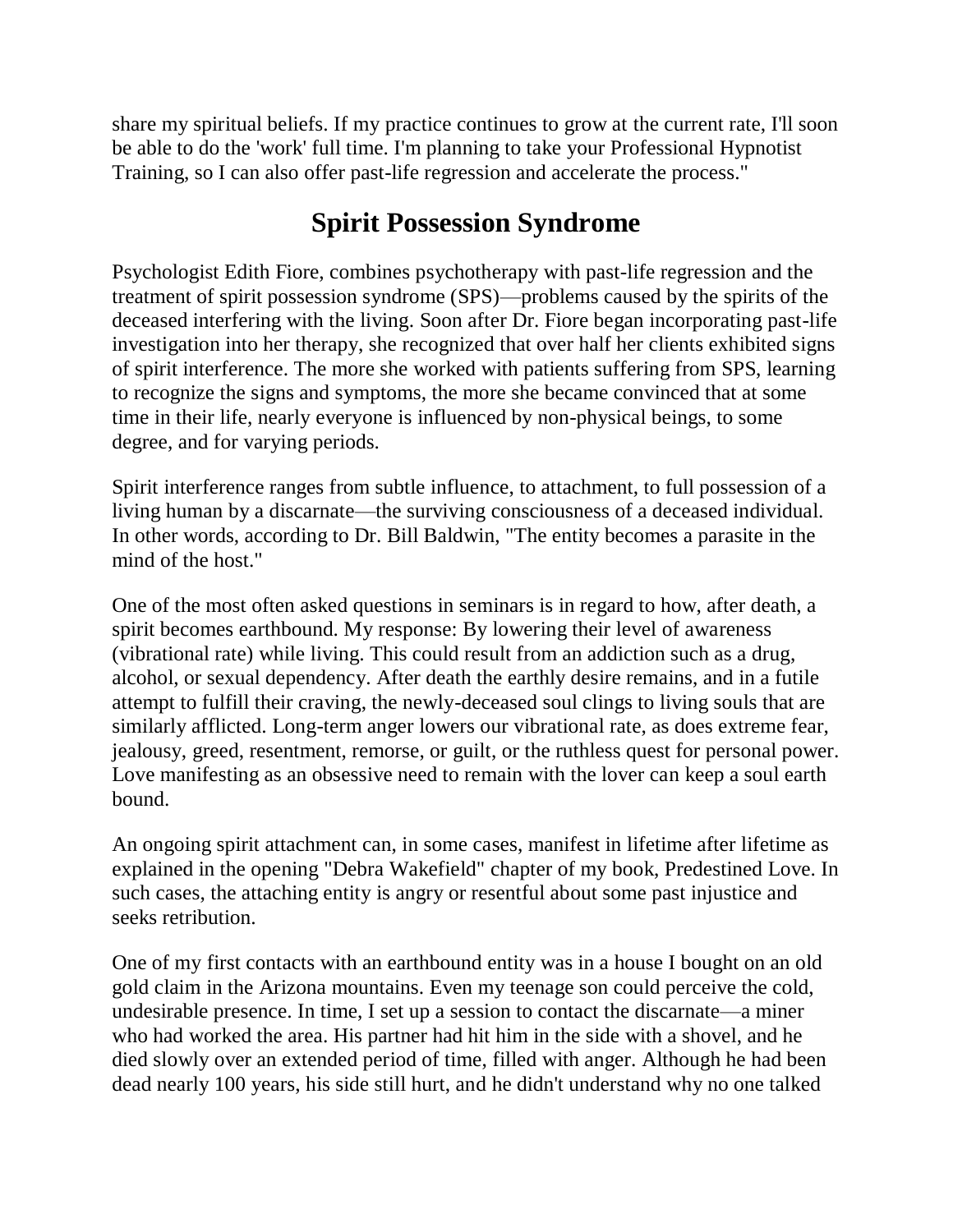to him anymore. Through spirit contact with those who loved him in life, I was able to send him to the light. After the session, I learned that my new neighbors had occasionally seen manifestations of an old miner in their kitchen.

Mahatma Gandhi, when shot by an assassin, is said to have verbally forgiven his murderer as he died. He knew not to create a karmic tie or to allow blame, anger or hatred to keep him earthbound.

### **A Case History**

Kevin wasn't aware that a whole nest of entities had attached to him during a period he was drinking himself into a nightly stupor. It was only after four weeks in a detox center that he realized, although sober, he was experiencing desires that made no logical sense to him, especially homosexual urges. An understanding therapist explored the SPS potential.

Once Kevin was in an altered-state, the therapist drew out a male named Christopher. Through lengthy dialogue, the therapist learned that Christopher was the elected voice of a dozen other souls, all of whom had been alcoholics in life, and several had been gay. This group of parasites was angry at Kevin for denying them their contact high, and when they couldn't get him to drink, they began mentally prodding him to have sex with a man. The therapist successfully banished the spirits and today, Kevin doesn't drink and is happily married.

# **Vibrational Rate**

Increasing your level of awareness raises your vibrational rate, which is the unconscious quest of everyone on this planet. Raising your rate can also help to avoid the problems connected with spirit interference. Although this cannot assure you won't experience SPS, it is difficult for an entity of a lesser vibration to influence an entity of a higher vibration. It is also good insurance to establish communication with your own guides and Masters in meditation.

Think of the spiritual planes as a ladder down a well. Each rung of the ladder is on a different level—a different vibrational rate. The bottom rungs are damp, dark, cold, and of low vibration. As you climb the ladder, the atmosphere becomes lighter and warmer, and the rate of vibration increases. Your goal is to get to the top and climb out onto the Celestial Plane (Nirvana, the God Level, the Seventh Level, or Satori 3). Spiritually, you want to get there. To do so, you must raise your vibrational rate, and this can be achieved more rapidly in the physical body than in spirit.